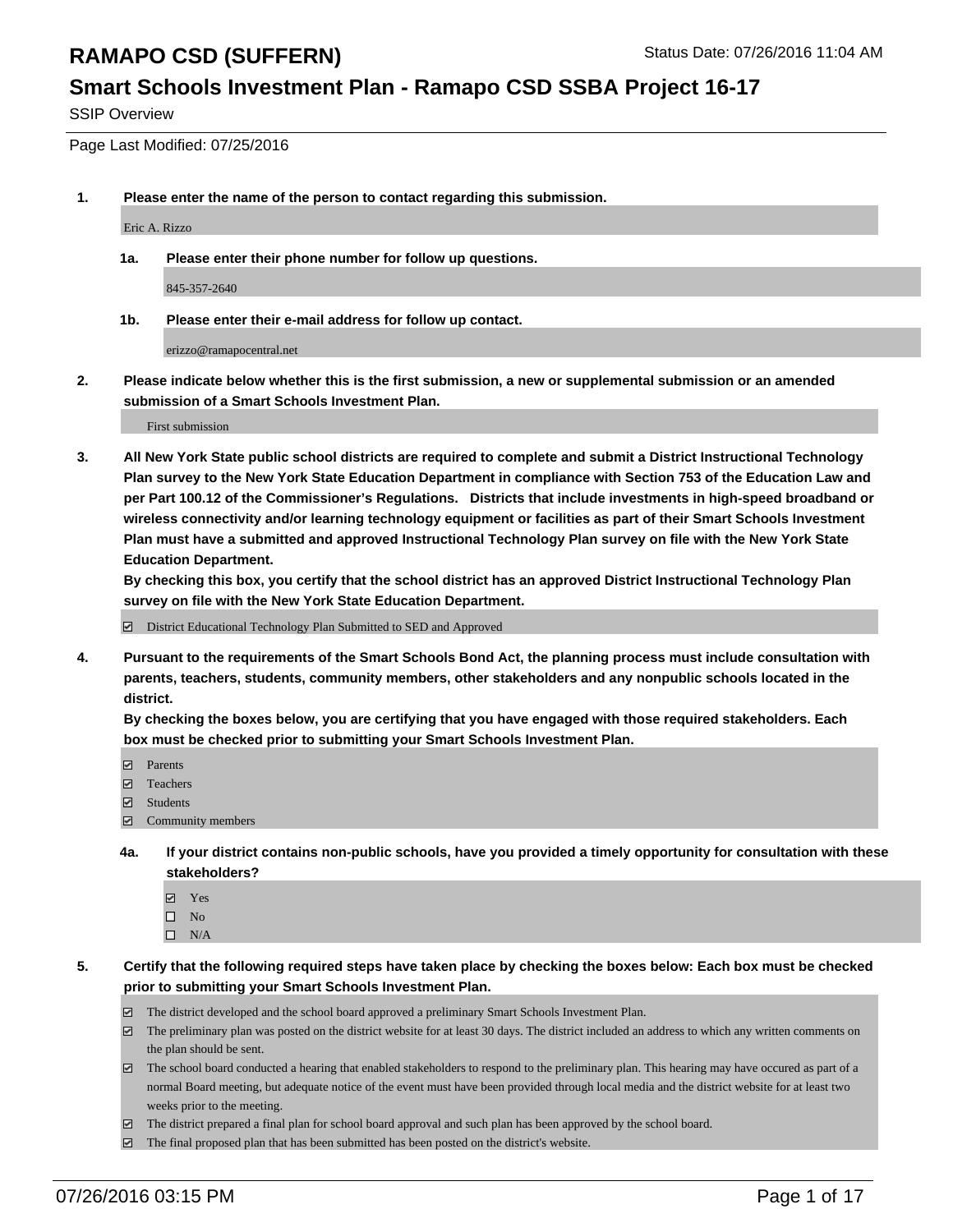### **Smart Schools Investment Plan - Ramapo CSD SSBA Project 16-17**

SSIP Overview

Page Last Modified: 07/25/2016

**5a. Please upload the proposed Smart Schools Investment Plan (SSIP) that was posted on the district's website. Note that this should be different than your recently submitted Educational Technology Survey. The Final SSIP, as approved by the School Board, should also be posted on the website and remain there during the course of the projects contained therein.**

Ramapo Central School District SSBA Investment Plan.pdf

**6. Please enter an estimate of the total number of students and staff that will benefit from this Smart Schools Investment Plan based on the cumulative projects submitted to date.**

5,000

**7. An LEA/School District may partner with one or more other LEA/School Districts to form a consortium to pool Smart Schools Bond Act funds for a project that meets all other Smart School Bond Act requirements. Each school district participating in the consortium will need to file an approved Smart Schools Investment Plan for the project and submit a signed Memorandum of Understanding that sets forth the details of the consortium including the roles of each respective district.**

 $\Box$  The district plans to participate in a consortium to partner with other school district(s) to implement a Smart Schools project.

#### **8. Please enter the name and 6-digit SED Code for each LEA/School District participating in the Consortium.**

| Partner LEA/District | <b>ISED BEDS Code</b> |
|----------------------|-----------------------|
| (No Response)        | (No Response)         |

**9. Please upload a signed Memorandum of Understanding with all of the participating Consortium partners.**

(No Response)

**10. Your district's Smart Schools Bond Act Allocation is:**

\$1,646,123

**11. Enter the budget sub-allocations by category that you are submitting for approval at this time. If you are not budgeting SSBA funds for a category, please enter 0 (zero.) If the value entered is \$0, you will not be required to complete that survey question.**

|                                       | Sub-        |
|---------------------------------------|-------------|
|                                       | Allocations |
| School Connectivity                   | 620,850     |
| Connectivity Projects for Communities | $\Omega$    |
| Classroom Technology                  | O           |
| Pre-Kindergarten Classrooms           |             |
| Replace Transportable Classrooms      |             |
| High-Tech Security Features           | 250,519     |
| <b>Totals:</b>                        | 871,369.00  |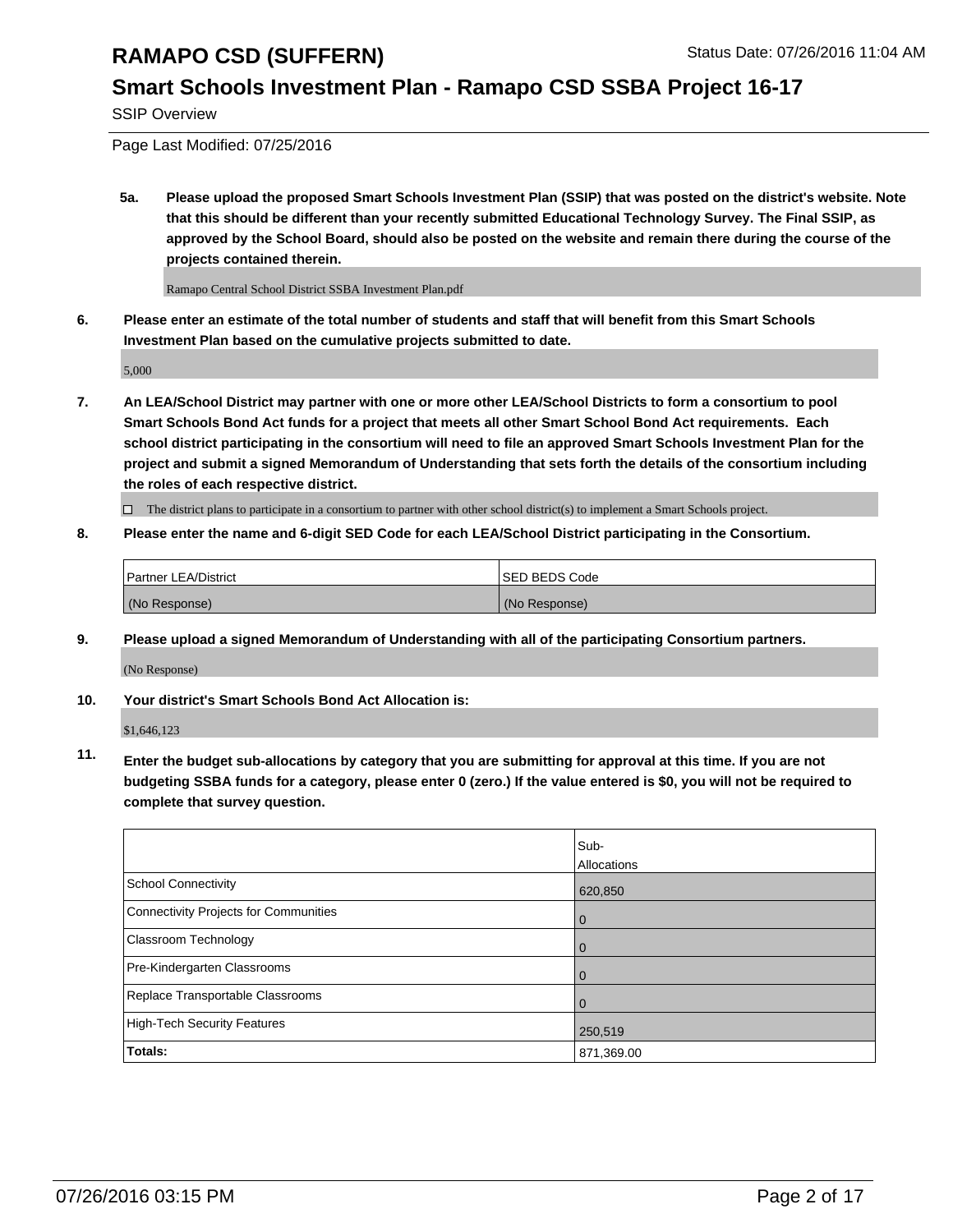#### **Smart Schools Investment Plan - Ramapo CSD SSBA Project 16-17**

School Connectivity

Page Last Modified: 07/22/2016

- **1. In order for students and faculty to receive the maximum benefit from the technology made available under the Smart Schools Bond Act, their school buildings must possess sufficient connectivity infrastructure to ensure that devices can be used during the school day. Smart Schools Investment Plans must demonstrate that:**
	- **sufficient infrastructure that meets the Federal Communications Commission's 100 Mbps per 1,000 students standard currently exists in the buildings where new devices will be deployed, or**
	- **is a planned use of a portion of Smart Schools Bond Act funds, or**
	- **is under development through another funding source.**

**Smart Schools Bond Act funds used for technology infrastructure or classroom technology investments must increase the number of school buildings that meet or exceed the minimum speed standard of 100 Mbps per 1,000 students and staff within 12 months. This standard may be met on either a contracted 24/7 firm service or a "burstable" capability. If the standard is met under the burstable criteria, it must be:**

**1. Specifically codified in a service contract with a provider, and**

**2. Guaranteed to be available to all students and devices as needed, particularly during periods of high demand, such as computer-based testing (CBT) periods.**

**Please describe how your district already meets or is planning to meet this standard within 12 months of plan submission.**

The District has 1 gigabyte of connectivity provided by Southern Westchester BOCES.

- **1a. If a district believes that it will be impossible to meet this standard within 12 months, it may apply for a waiver of this requirement, as described on the Smart Schools website. The waiver must be filed and approved by SED prior to submitting this survey.**
	- $\Box$ By checking this box, you are certifying that the school district has an approved waiver of this requirement on file with the New York State Education Department.
- **2. Connectivity Speed Calculator (Required)**

|                  | Number of<br>Students | Multiply by<br>100 Kbps | Divide by 1000 Current Speed<br>to Convert to<br>Required<br>Speed in Mb | lin Mb | Expected<br>Speed to be<br>Attained Within   Required<br>12 Months | Expected Date<br>When<br>Speed Will be<br>l Met |
|------------------|-----------------------|-------------------------|--------------------------------------------------------------------------|--------|--------------------------------------------------------------------|-------------------------------------------------|
| Calculated Speed | 4.500                 | 450.000                 | 450                                                                      | 1.000  | (No<br>Response)                                                   | Already met                                     |

#### **3. Describe how you intend to use Smart Schools Bond Act funds for high-speed broadband and/or wireless connectivity projects in school buildings.**

Using district funds and the eRate discount, Ramapo CSD will upgrade and optimize network Infrastructure connectivity at all Ramapo CSD schools to 10 Gigabit switches, 10 Gigabit Cores, and install 460 Wireless Access Points in all classrooms and instructional areas. SSBA funds will be utilized to upgrade cabling to wireless access points in classrooms to increase bandwidth and connectivity, and cabling/switching in server closets will be upgraded to support the increased network traffic using SSBA funds.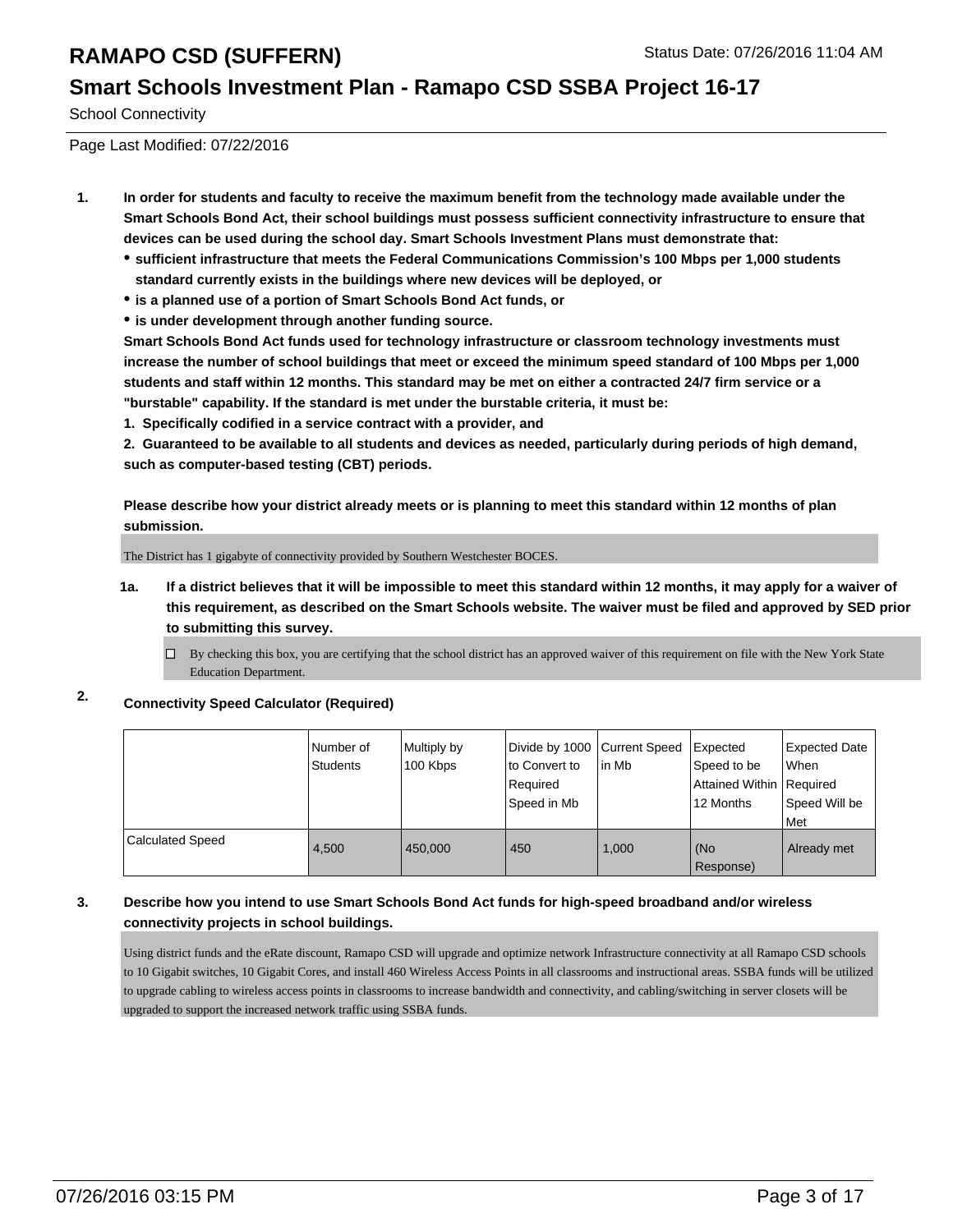### **Smart Schools Investment Plan - Ramapo CSD SSBA Project 16-17**

School Connectivity

Page Last Modified: 07/22/2016

**4. Describe the linkage between the district's District Instructional Technology Plan and the proposed projects. (There should be a link between your response to this question and your response to Question 1 in Part E. Curriculum and Instruction "What are the district's plans to use digital connectivity and technology to improve teaching and learning?)**

#### Technology Goals:

The goals outlined below are directed related to technology and technology integration. Where applicable, technology will support District and building goals determined in the District Strategic Plan, the Comprehensive School Improvement Plans (CSIPs), and other established goals.

#### Technology Integration

 Empower the effective integration of technology that enables students to be productive, self-directed, and creative problem solvers that are prepared for the challenges they will face in tomorrow's world.

Professional Development

 Provide educators with effective, on-going professional development to integrate technology that supports curriculum and curricular goals and improves student achievement.

Technology Equipment and Infrastructure

 Support, maintain, and enhance a technology infrastructure that supports the District's learning and work environments, and maintain a technology inventory of all District assets.

Technology Services

 Strive to balance safety and security while optimizing opportunities for learning, access to information, and management of technology resources. Community Connections

Continue the effective use of digital environments and social media to communicate and collaborate with the community.

Technology Integration Goals:

- Implement content/curriculum-driven technology integration in the classroom.
- Implement technology for instructional use that supports the teaching and learning process and prepares students to succeed in a global setting.
- Support and make connections with the ISTE NETS for students.
- Identify, encourage, and/or enhance the use of 21st century tools and skills across K-12 content areas.
- **5. If the district wishes to have students and staff access the Internet from wireless devices within the school building, or in close proximity to it, it must first ensure that it has a robust Wi-Fi network in place that has sufficient bandwidth to meet user demand.**

#### **Please describe how you have quantified this demand and how you plan to meet this demand.**

With District funds and the eRate discount, Ramapo CSD will be upgrading our wireless at all schools including classrooms and instructional areas. Numbers of access points per building are as follows:

- Suffern High School-116 Access Points
- Suffern Middle School-100 Access Points
- Cherry Lane Elementary School-53 Access Points
- Montebello Elementary School-42 Access Points
- Richard P Connor Elementary School-47 Access Points
- Sloatsburg Elementary School-34 Access Points
- Viola Elementary School-50 Access Points

Total Access Points:460

The District has 1 gigabyte of connectivity provided by Southern Westchester BOCES.

SSBA Fund will be utilized to replace the existing cabling to the access points with Cat6A cabling.

#### **6. As indicated on Page 5 of the guidance, the Office of Facilities Planning will have to conduct a preliminary review of all capital projects, including connectivity projects.**

Project Number 50-04-01-06-7-999-BA1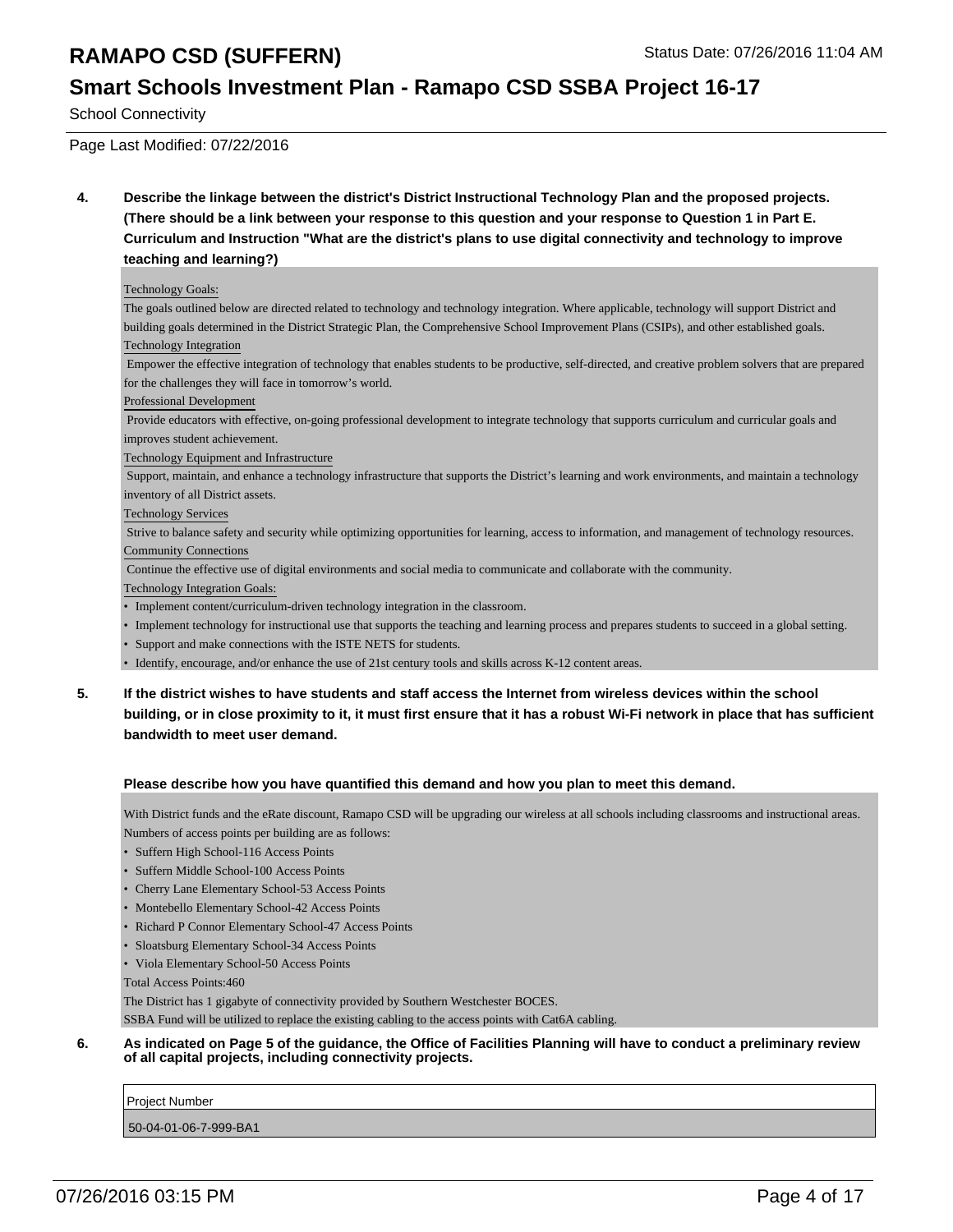### **Smart Schools Investment Plan - Ramapo CSD SSBA Project 16-17**

School Connectivity

Page Last Modified: 07/22/2016

**7. Certain high-tech security and connectivity infrastructure projects may be eligible for an expedited review process as determined by the Office of Facilities Planning.**

**Was your project deemed eligible for streamlined review?**

Yes

**7a. Districts that choose the Streamlined Review Process will be required to certify that they have reviewed all installations with their licensed architect or engineer of record and provide that person's name and license number. The licensed professional must review the products and proposed method of installation prior to implementation and review the work during and after completion in order to affirm that the work was codecompliant, if requested.**

 $\Box$  I certify that I have reviewed all installations with a licensed architect or engineer of record.

**8. Include the name and license number of the architect or engineer of record.**

| <i>Name</i>          | License Number |
|----------------------|----------------|
| Christopher L. Colby | 33581          |

**9. If you are submitting an allocation for School Connectivity complete this table. Note that the calculated Total at the bottom of the table must equal the Total allocation for this category that you entered in the SSIP Overview overall budget.** 

|                                            | Sub-           |
|--------------------------------------------|----------------|
|                                            | Allocation     |
| Network/Access Costs                       | 0              |
| <b>Outside Plant Costs</b>                 | $\overline{0}$ |
| School Internal Connections and Components | 620,850        |
| <b>Professional Services</b>               | $\overline{0}$ |
| Testing                                    | $\overline{0}$ |
| Other Upfront Costs                        | $\overline{0}$ |
| <b>Other Costs</b>                         | $\overline{0}$ |
| Totals:                                    | 620,850.00     |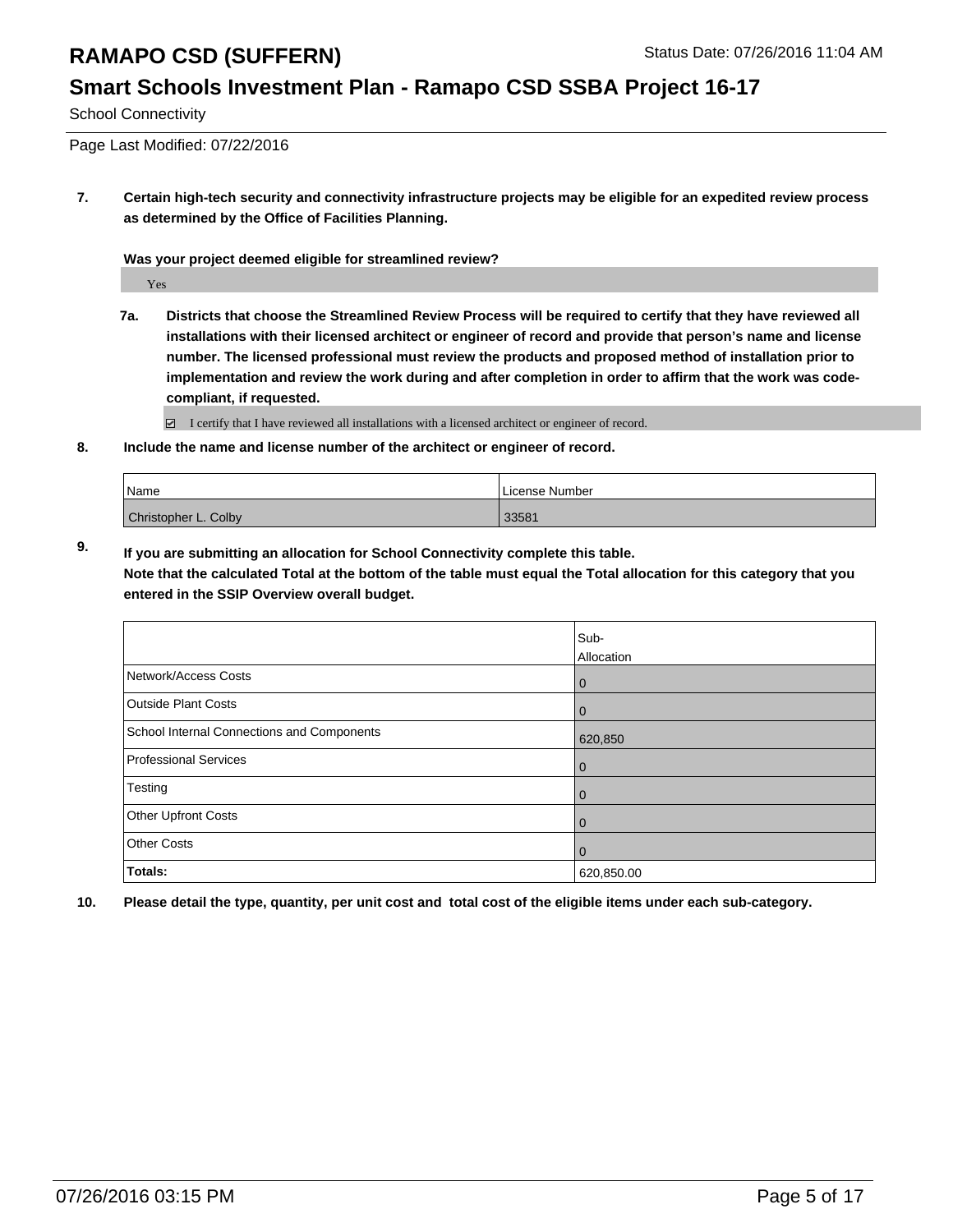# **Smart Schools Investment Plan - Ramapo CSD SSBA Project 16-17**

School Connectivity

Page Last Modified: 07/22/2016

| Select the allowable expenditure          | Item to be purchased                                                                                                                                                                               | Quantity       | Cost per Item | <b>Total Cost</b> |
|-------------------------------------------|----------------------------------------------------------------------------------------------------------------------------------------------------------------------------------------------------|----------------|---------------|-------------------|
| type.<br>Repeat to add another item under |                                                                                                                                                                                                    |                |               |                   |
| each type.                                |                                                                                                                                                                                                    |                |               |                   |
| <b>Connections/Components</b>             | 4X22 10GAIN CAT 6A WH 1KFT RL                                                                                                                                                                      | 111            | 788           | 87,468            |
| <b>Connections/Components</b>             | 4X23 NEXTGAIN C6+P RD 1KFT RB                                                                                                                                                                      | 111            | 474           | 52,614            |
| <b>Connections/Components</b>             | CAT6 KEYSTONE JACK                                                                                                                                                                                 | 441            | 5             | 2,205             |
| <b>Connections/Components</b>             | PANELJACK, CAT6, CLARITY, T568A/B                                                                                                                                                                  | 882            | 7             | 6,174             |
| <b>Connections/Components</b>             | CORD, CAT6, MOD 8, 1FT, BLUE                                                                                                                                                                       | 50             | 6             | 300               |
| <b>Connections/Components</b>             | CORD, CAT6, MOD 8, 2FT, YELLOW                                                                                                                                                                     | 50             | 6             | 300               |
| <b>Connections/Components</b>             | CORD 10G, MOD8, 3FT, YELLOW                                                                                                                                                                        | 882            | 11            | 9,702             |
| <b>Connections/Components</b>             | BLANK, TRACJACK, QTY 10                                                                                                                                                                            | 45             | 3             | 135               |
| <b>Connections/Components</b>             | 24 PORT 10G TJ PANEL KIT                                                                                                                                                                           | 26             | 64            | 1,664             |
| <b>Connections/Components</b>             | 24 PORT, PJ, PANEL KIT, ANGLED                                                                                                                                                                     | 26             | 51            | 1,326             |
| <b>Connections/Components</b>             | TRACJACK SMB 2PORT, DESG                                                                                                                                                                           | 216            | 3             | 648               |
| <b>Connections/Components</b>             | RUNWAY - 12 W                                                                                                                                                                                      | 25             | 73            | 1,825             |
| <b>Connections/Components</b>             | <b>BASE ANGLE</b>                                                                                                                                                                                  | 48             | 43            | 2,064             |
| <b>Connections/Components</b>             | MM10, RACK, 16.25 CHANNEL, 7FT                                                                                                                                                                     | 8              | 870           | 6,960             |
| <b>Connections/Components</b>             | MM 10 VERTICAL CABLE MGMT<br><b>CAGE</b>                                                                                                                                                           | 22             | 615           | 13,530            |
| <b>Connections/Components</b>             | MM 6 HORIZONTAL CABLE MNGMT<br><b>PNL</b>                                                                                                                                                          | 25             | 58            | 1,450             |
| <b>Connections/Components</b>             | MM6, RACK, SERVER, 7FT                                                                                                                                                                             | $\overline{2}$ | 1,026         | 2,052             |
| <b>Connections/Components</b>             | MM10 VERTICAL CABLE MGMT<br><b>CAGE</b>                                                                                                                                                            | $\overline{2}$ | 689           | 1,378             |
| <b>Connections/Components</b>             | 4 INCH J-PRO HAMMER ON BEAM                                                                                                                                                                        | $\overline{7}$ | 523           | 3,661             |
| <b>Connections/Components</b>             | J-PRO 2 INCH J-HOOK/WALL MOUN                                                                                                                                                                      | 10             | 235           | 2,350             |
| <b>Connections/Components</b>             | J-PRO HAMMER ON BEAM CLAM                                                                                                                                                                          | 9              | 346           | 3,114             |
| <b>Connections/Components</b>             | PANEL, 6/LC/DX/CER/BLUE/SM                                                                                                                                                                         | 34             | 77            | 2,618             |
| <b>Connections/Components</b>             | RACK MNT, 1U, FIBER PATCH PNL                                                                                                                                                                      | 20             | 241           | 4,820             |
| <b>Connections/Components</b>             | RACK MNT, 4U, FIBER PATCH PNL                                                                                                                                                                      | $\overline{4}$ | 333           | 1,332             |
| <b>Connections/Components</b>             | KIT, CONNECTOR, LC, 9UM, 1PC                                                                                                                                                                       | 408            | 24            | 9,792             |
| <b>Connections/Components</b>             | Distribution 12 Fiber OFCP EWP-SMF                                                                                                                                                                 | 6              | 1,413         | 8,478             |
| <b>Connections/Components</b>             | CUBE-iT PLUS Wall Cabinet; 19 Inch<br>W x 36 Inch H x 24 Inch D; White; 18<br>RMU; Top Panel - Solid; Rail Type -<br>Tapped 12-24; Sides - Yes; Front Door<br>- Solid Metal Door; Rear Door - Wall | $\sqrt{5}$     | 612           | 3,060             |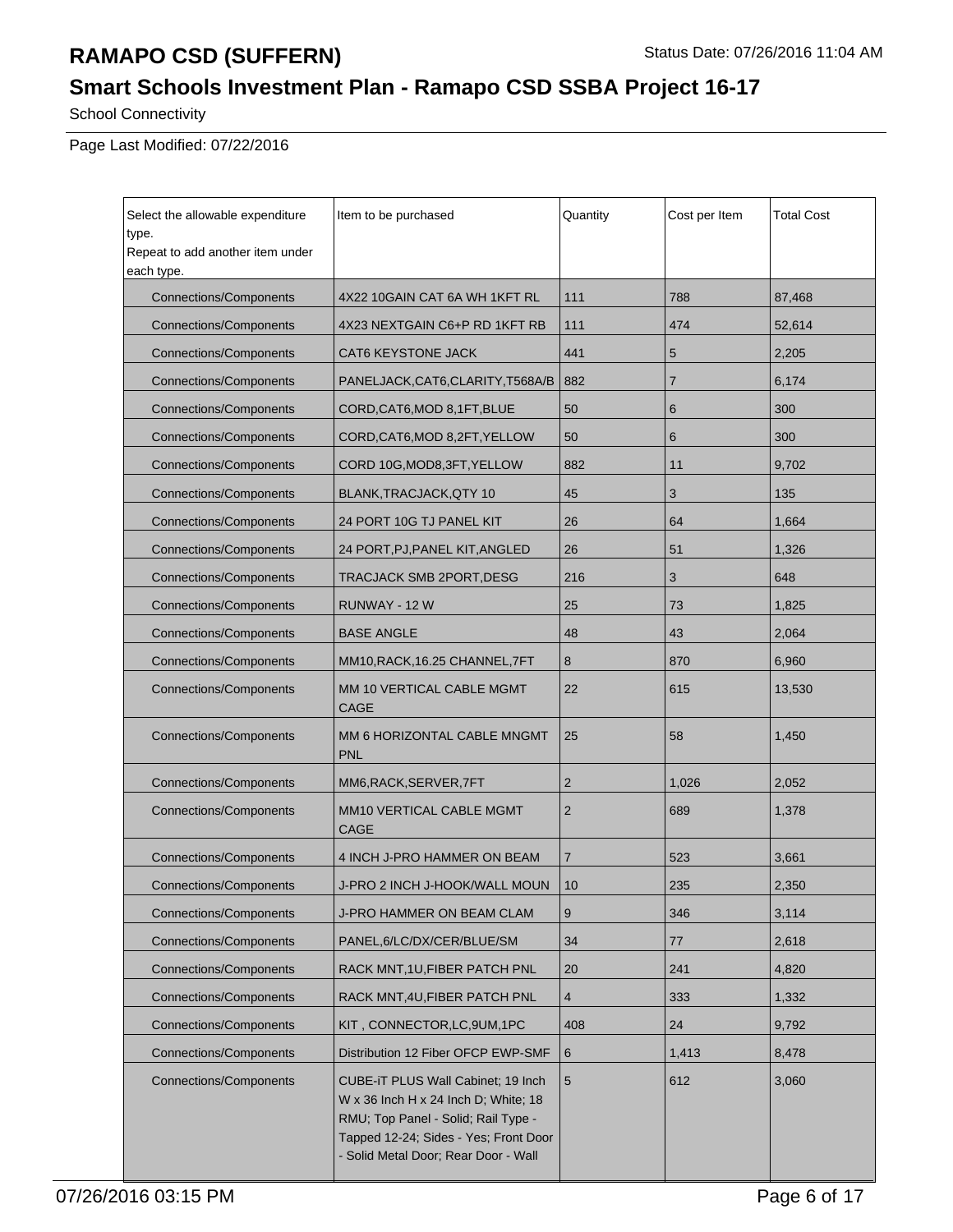## **Smart Schools Investment Plan - Ramapo CSD SSBA Project 16-17**

School Connectivity

Page Last Modified: 07/22/2016

|                               | Mount Panel; Assembled, Non-<br>reusable Carton                                                        |               |               |            |
|-------------------------------|--------------------------------------------------------------------------------------------------------|---------------|---------------|------------|
| <b>Connections/Components</b> | <b>BASE AND COVER-FOG WHITE</b>                                                                        | 950           | 2             | 1.900      |
| <b>Connections/Components</b> | Installation of all equipment in server<br>closets and replacement of older<br>cables to access points | 3,469         | 133           | 461,377    |
| <b>Connections/Components</b> | 2nd shift premium-all work will be done<br>during the 3pm to 11pm shift                                | 3.469         | 23            | 79,787     |
| <b>Connections/Components</b> | ENTRANCE END FITTING-FOG<br><b>WHITE</b>                                                               | 190           | 12            | 2,280      |
| <b>Connections/Components</b> | STL EXTRA DEEP BOX 2400 IVORY                                                                          | 190           | 17            | 3,230      |
| Connections/Components        | Best and Final Pricing-Discount from<br>Vendor                                                         | (No Response) | (No Response) | $-158,744$ |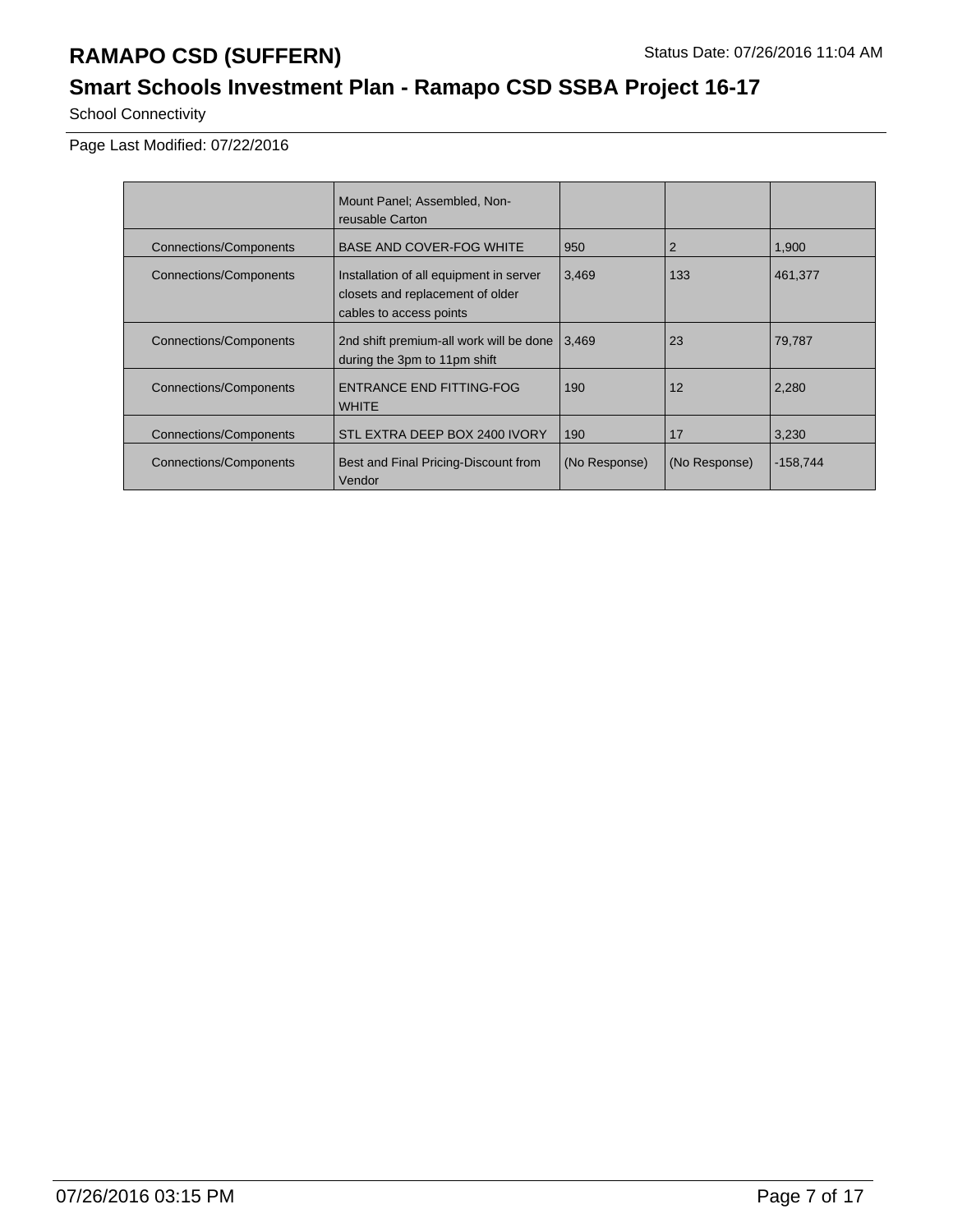#### **Smart Schools Investment Plan - Ramapo CSD SSBA Project 16-17**

Community Connectivity (Broadband and Wireless)

Page Last Modified: 07/12/2016

**1. Describe how you intend to use Smart Schools Bond Act funds for high-speed broadband and/or wireless connectivity projects in the community.**

(No Response)

**2. Please describe how the proposed project(s) will promote student achievement and increase student and/or staff access to the Internet in a manner that enhances student learning and/or instruction outside of the school day and/or school building.**

(No Response)

**3. Community connectivity projects must comply with all the necessary local building codes and regulations (building and related permits are not required prior to plan submission).**

 $\Box$  I certify that we will comply with all the necessary local building codes and regulations.

**4. Please describe the physical location of the proposed investment.**

(No Response)

**5. Please provide the initial list of partners participating in the Community Connectivity Broadband Project, along with their Federal Tax Identification (Employer Identification) number.**

| Project Partners | l Federal ID # |
|------------------|----------------|
| (No Response)    | (No Response)  |

**6. If you are submitting an allocation for Community Connectivity, complete this table. Note that the calculated Total at the bottom of the table must equal the Total allocation for this category that you**

**entered in the SSIP Overview overall budget.**

|                                    | Sub-Allocation |
|------------------------------------|----------------|
| Network/Access Costs               | (No Response)  |
| <b>Outside Plant Costs</b>         | (No Response)  |
| <b>Tower Costs</b>                 | (No Response)  |
| <b>Customer Premises Equipment</b> | (No Response)  |
| <b>Professional Services</b>       | (No Response)  |
| Testing                            | (No Response)  |
| <b>Other Upfront Costs</b>         | (No Response)  |
| <b>Other Costs</b>                 | (No Response)  |
| Totals:                            |                |

| Select the allowable expenditure | Item to be purchased | Quantity      | Cost per Item | <b>Total Cost</b> |
|----------------------------------|----------------------|---------------|---------------|-------------------|
| type.                            |                      |               |               |                   |
| Repeat to add another item under |                      |               |               |                   |
| each type.                       |                      |               |               |                   |
| (No Response)                    | (No Response)        | (No Response) | (No Response) | (No Response)     |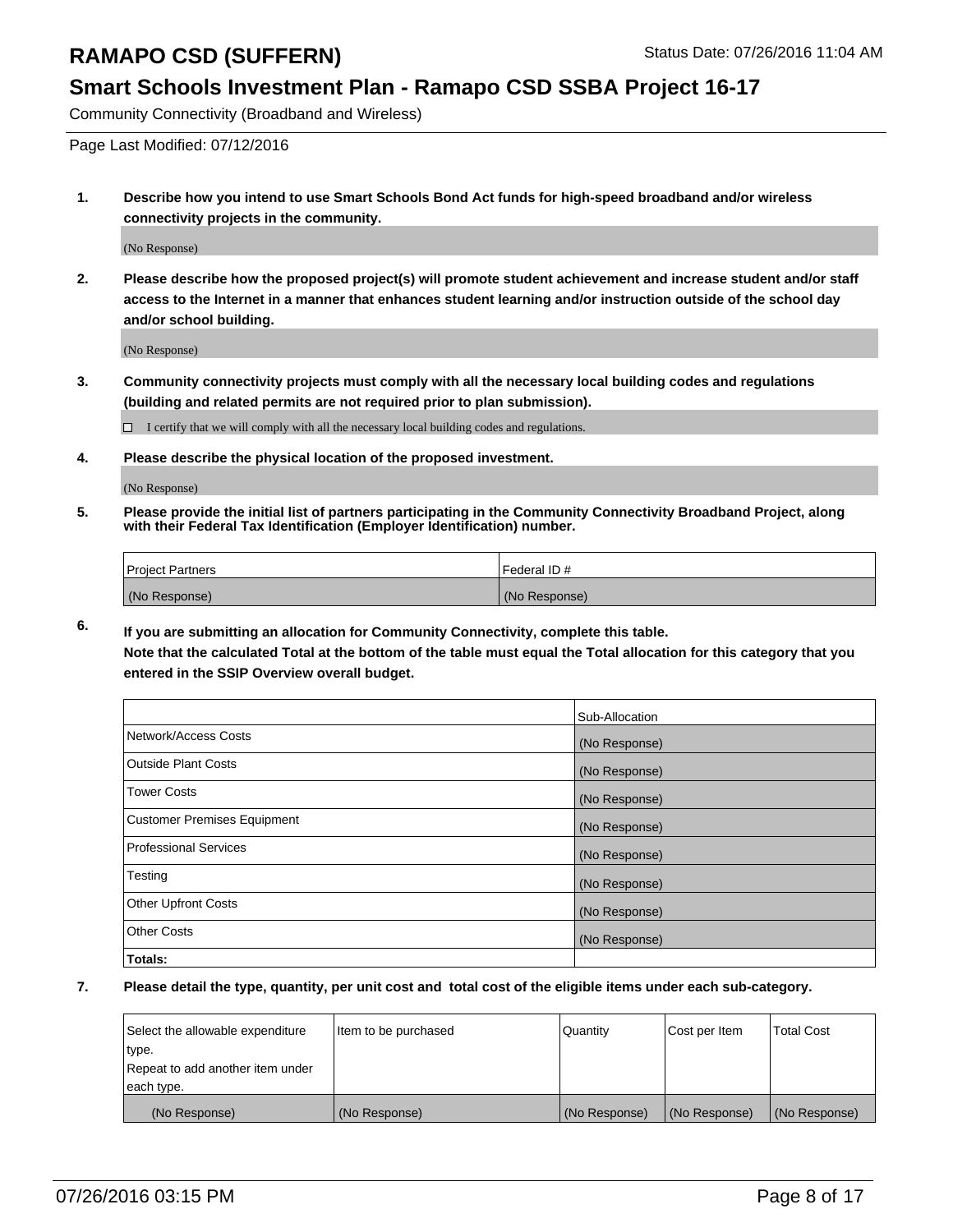#### **Smart Schools Investment Plan - Ramapo CSD SSBA Project 16-17**

Classroom Learning Technology

Page Last Modified: 07/12/2016

**1. In order for students and faculty to receive the maximum benefit from the technology made available under the Smart Schools Bond Act, their school buildings must possess sufficient connectivity infrastructure to ensure that devices can be used during the school day. Smart Schools Investment Plans must demonstrate that sufficient infrastructure that meets the Federal Communications Commission's 100 Mbps per 1,000 students standard currently exists in the buildings where new devices will be deployed, or is a planned use of a portion of Smart Schools Bond Act funds, or is under development through another funding source.**

**Smart Schools Bond Act funds used for technology infrastructure or classroom technology investments must increase the number of school buildings that meet or exceed the minimum speed standard of 100 Mbps per 1,000 students and staff within 12 months. This standard may be met on either a contracted 24/7 firm service or a "burstable" capability. If the standard is met under the burstable criteria, it must be:**

**1. Specifically codified in a service contract with a provider, and**

**2. Guaranteed to be available to all students and devices as needed, particularly during periods of high demand, such as computer-based testing (CBT) periods.**

**Please describe how your district already meets or is planning to meet this standard within 12 months of plan submission.**

(No Response)

- **1a. If a district believes that it will be impossible to meet this standard within 12 months, it may apply for a waiver of this requirement, as described on the Smart Schools website. The waiver must be filed and approved by SED prior to submitting this survey.**
	- $\Box$  By checking this box, you are certifying that the school district has an approved waiver of this requirement on file with the New York State Education Department.
- **2. Connectivity Speed Calculator (Required)**

|                         | INumber of<br>Students | Multiply by<br>100 Kbps | Ito Convert to<br>Reauired<br>Speed in Mb | Divide by 1000 Current Speed Expected<br>lin Mb | Speed to be<br>Attained Within   Required<br>12 Months | <b>Expected Date</b><br>l When<br>Speed Will be<br>Met |
|-------------------------|------------------------|-------------------------|-------------------------------------------|-------------------------------------------------|--------------------------------------------------------|--------------------------------------------------------|
| <b>Calculated Speed</b> | (No<br>Response)       | (No Response)           | (No<br>Response)                          | (No<br>Response)                                | l (No<br>Response)                                     | (No<br>Response)                                       |

**3. If the district wishes to have students and staff access the Internet from wireless devices within the school building, or in close proximity to it, it must first ensure that it has a robust Wi-Fi network in place that has sufficient bandwidth to meet user demand.**

**Please describe how you have quantified this demand and how you plan to meet this demand.**

(No Response)

**4. All New York State public school districts are required to complete and submit an Instructional Technology Plan survey to the New York State Education Department in compliance with Section 753 of the Education Law and per Part 100.12 of the Commissioner's Regulations.**

**Districts that include educational technology purchases as part of their Smart Schools Investment Plan must have a submitted and approved Instructional Technology Plan survey on file with the New York State Education Department.**

By checking this box, you are certifying that the school district has an approved Instructional Technology Plan survey on file with the New York State Education Department.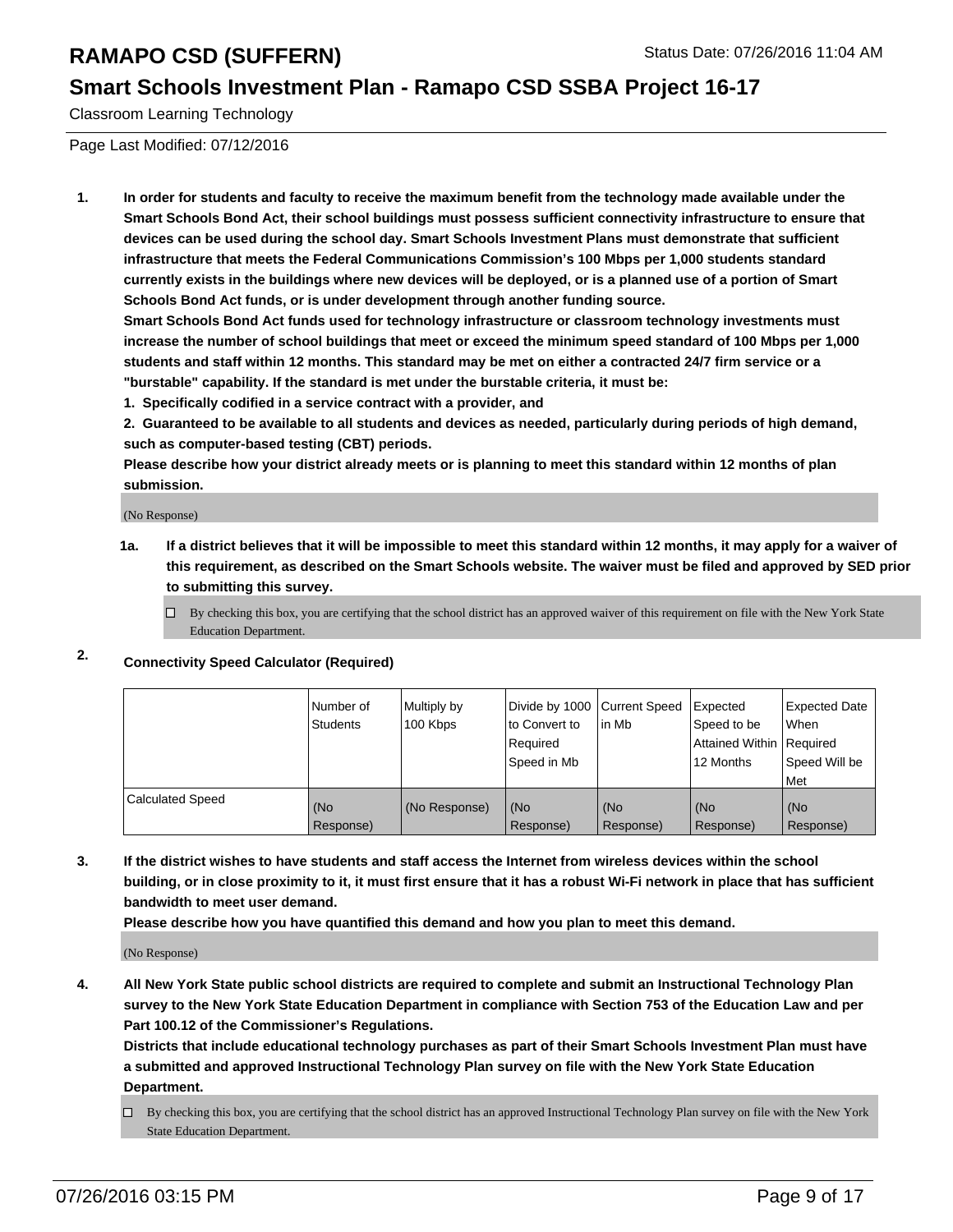### **Smart Schools Investment Plan - Ramapo CSD SSBA Project 16-17**

Classroom Learning Technology

Page Last Modified: 07/12/2016

**5. Describe the devices you intend to purchase and their compatibility with existing or planned platforms or systems. Specifically address the adequacy of each facility's electrical, HVAC and other infrastructure necessary to install and support the operation of the planned technology.**

(No Response)

- **6. Describe how the proposed technology purchases will:**
	- **> enhance differentiated instruction;**
	- **> expand student learning inside and outside the classroom;**
	- **> benefit students with disabilities and English language learners; and**
	- **> contribute to the reduction of other learning gaps that have been identified within the district.**

**The expectation is that districts will place a priority on addressing the needs of students who struggle to succeed in a rigorous curriculum. Responses in this section should specifically address this concern and align with the district's Instructional Technology Plan (in particular Question 2 of E. Curriculum and Instruction: "Does the district's instructional technology plan address the needs of students with disabilities to ensure equitable access to instruction, materials and assessments?" and Question 3 of the same section: "Does the district's instructional technology plan address the provision of assistive technology specifically for students with disabilities to ensure access to and participation in the general curriculum?"**

(No Response)

**7. Where appropriate, describe how the proposed technology purchases will enhance ongoing communication with parents and other stakeholders and help the district facilitate technology-based regional partnerships, including distance learning and other efforts.**

(No Response)

**8. Describe the district's plan to provide professional development to ensure that administrators, teachers and staff can employ the technology purchased to enhance instruction successfully.**

**Note: This response should be aligned and expanded upon in accordance with your district's response to Question 1 of F. Professional Development of your Instructional Technology Plan: "Please provide a summary of professional development offered to teachers and staff, for the time period covered by this plan, to support technology to enhance teaching and learning. Please include topics, audience and method of delivery within your summary."**

(No Response)

- **9. Districts must contact the SUNY/CUNY teacher preparation program that supplies the largest number of the district's new teachers to request advice on innovative uses and best practices at the intersection of pedagogy and educational technology.**
	- $\square$  By checking this box, you certify that you have contacted the SUNY/CUNY teacher preparation program that supplies the largest number of your new teachers to request advice on these issues.
	- **9a. Please enter the name of the SUNY or CUNY Institution that you contacted.**

(No Response)

**9b. Enter the primary Institution phone number.**

(No Response)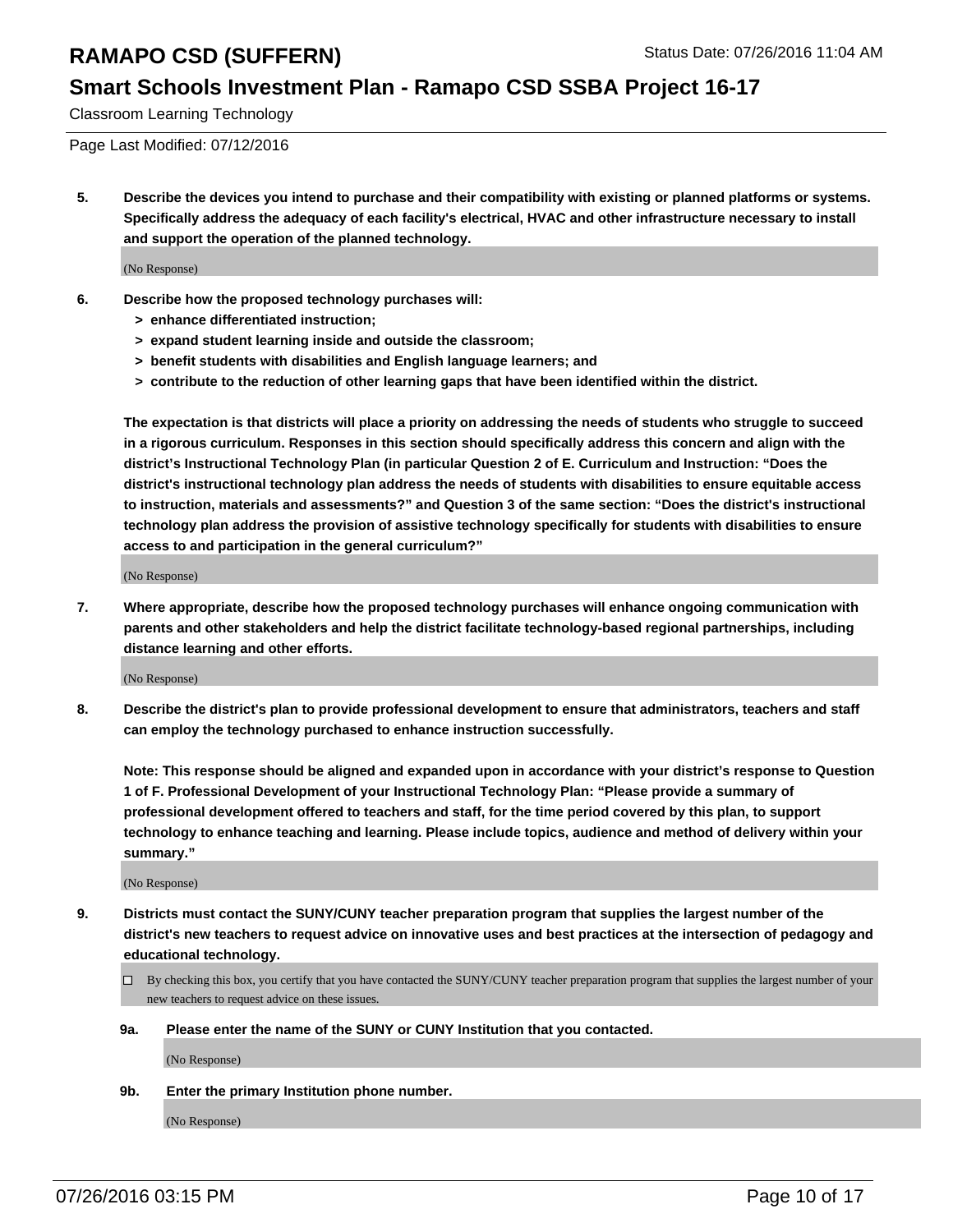### **Smart Schools Investment Plan - Ramapo CSD SSBA Project 16-17**

Classroom Learning Technology

Page Last Modified: 07/12/2016

**9c. Enter the name of the contact person with whom you consulted and/or will be collaborating with on innovative uses of technology and best practices.**

(No Response)

**10. A district whose Smart Schools Investment Plan proposes the purchase of technology devices and other hardware must account for nonpublic schools in the district.**

**Are there nonpublic schools within your school district?**

□ Yes

 $\hfill \square$  No

**11. Nonpublic Classroom Technology Loan Calculator**

**The Smart Schools Bond Act provides that any Classroom Learning Technology purchases made using Smart Schools funds shall be lent, upon request, to nonpublic schools in the district. However, no school district shall be required to loan technology in amounts greater than the total obtained and spent on technology pursuant to the Smart Schools Bond Act and the value of such loan may not exceed the total of \$250 multiplied by the nonpublic school enrollment in the base year at the time of enactment. See:**

**http://www.p12.nysed.gov/mgtserv/smart\_schools/docs/Smart\_Schools\_Bond\_Act\_Guidance\_04.27.15\_Final.pdf.**

|                                         | 1. Classroom   | 2. Public         | 3. Nonpublic                                                                                  | l 4. Sum of  | 5. Total Per | 6. Total       |
|-----------------------------------------|----------------|-------------------|-----------------------------------------------------------------------------------------------|--------------|--------------|----------------|
|                                         | Technology     | <b>Enrollment</b> | Enrollment                                                                                    | l Public and | Pupil Sub-   | Nonpublic Loan |
|                                         | Sub-allocation | $(2014 - 15)$     | $(2014-15)$                                                                                   | Nonpublic    | lallocation  | Amount         |
| Calculated Nonpublic Loan<br>l Amount i |                |                   | (No Response)   (No Response)   (No Response)   (No Response)   (No Response)   (No Response) | Enrollment   |              |                |

**12. To ensure the sustainability of technology purchases made with Smart Schools funds, districts must demonstrate a long-term plan to maintain and replace technology purchases supported by Smart Schools Bond Act funds. This sustainability plan shall demonstrate a district's capacity to support recurring costs of use that are ineligible for Smart Schools Bond Act funding such as device maintenance, technical support, Internet and wireless fees, maintenance of hotspots, staff professional development, building maintenance and the replacement of incidental items. Further, such a sustainability plan shall include a long-term plan for the replacement of purchased devices and equipment at the end of their useful life with other funding sources.**

 $\square$  By checking this box, you certify that the district has a sustainability plan as described above.

**13. Districts must ensure that devices purchased with Smart Schools Bond funds will be distributed, prepared for use, maintained and supported appropriately. Districts must maintain detailed device inventories in accordance with generally accepted accounting principles.**

 $\Box$  By checking this box, you certify that the district has a distribution and inventory management plan and system in place.

**14. If you are submitting an allocation for Classroom Learning Technology complete this table. Note that the calculated Total at the bottom of the table must equal the Total allocation for this category that you entered in the SSIP Overview overall budget.**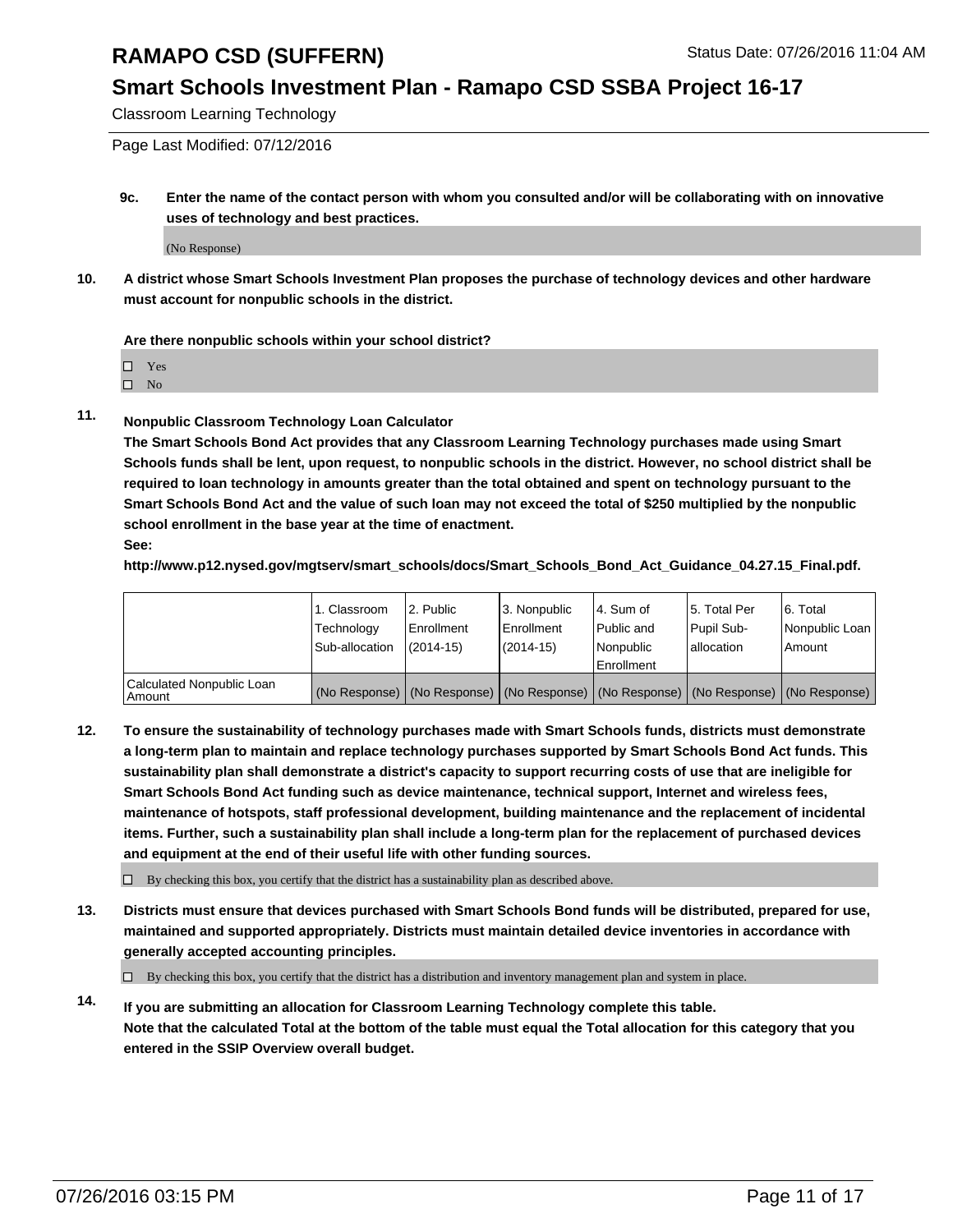### **Smart Schools Investment Plan - Ramapo CSD SSBA Project 16-17**

Classroom Learning Technology

Page Last Modified: 07/12/2016

|                          | Sub-Allocation |
|--------------------------|----------------|
| Interactive Whiteboards  | (No Response)  |
| <b>Computer Servers</b>  | (No Response)  |
| <b>Desktop Computers</b> | (No Response)  |
| <b>Laptop Computers</b>  | (No Response)  |
| <b>Tablet Computers</b>  | (No Response)  |
| <b>Other Costs</b>       | (No Response)  |
| Totals:                  |                |

| Select the allowable expenditure | Iltem to be Purchased | Quantity      | Cost per Item | <b>Total Cost</b> |
|----------------------------------|-----------------------|---------------|---------------|-------------------|
| type.                            |                       |               |               |                   |
| Repeat to add another item under |                       |               |               |                   |
| each type.                       |                       |               |               |                   |
| (No Response)                    | (No Response)         | (No Response) | (No Response) | (No Response)     |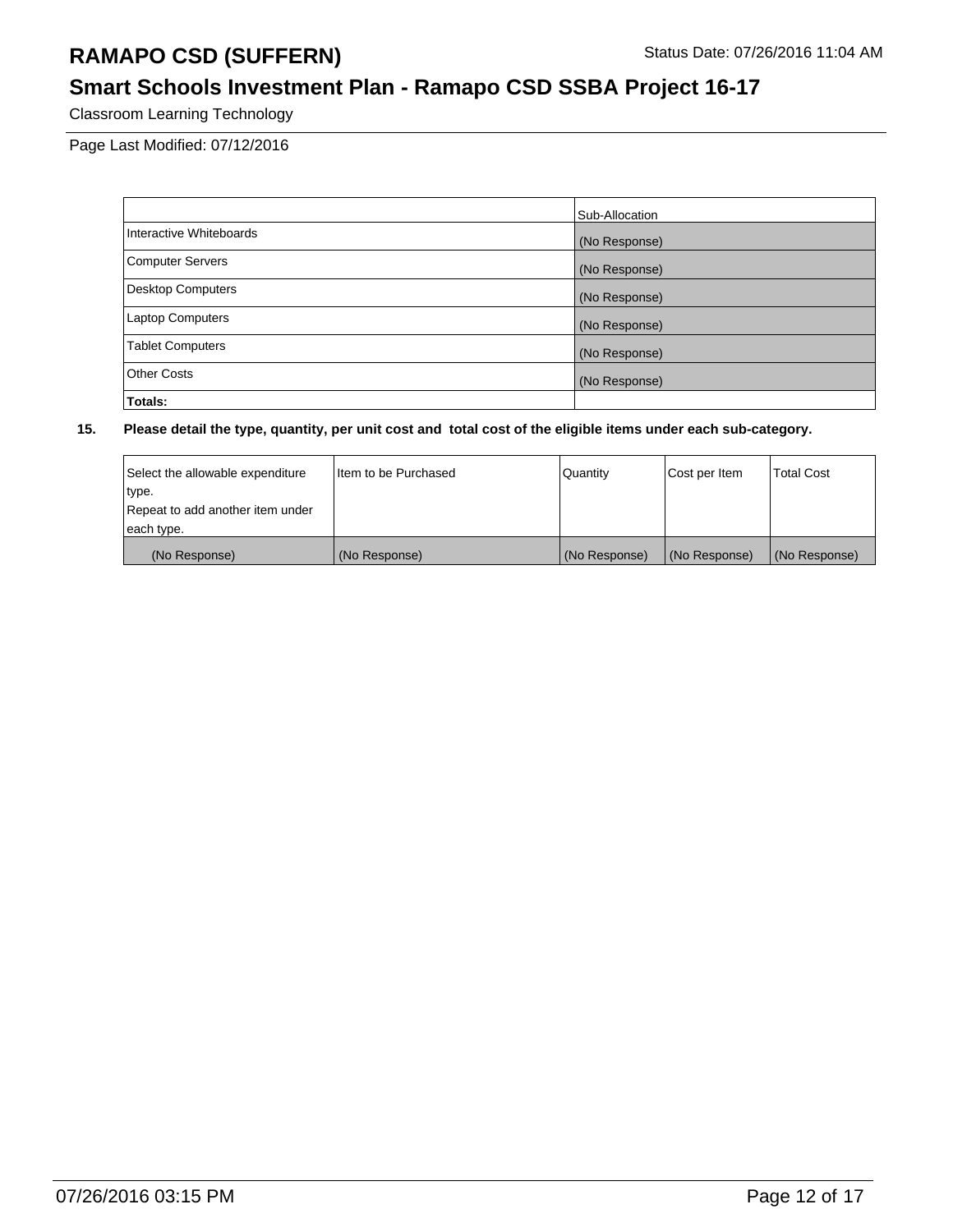### **Smart Schools Investment Plan - Ramapo CSD SSBA Project 16-17**

Pre-Kindergarten Classrooms

Page Last Modified: 07/12/2016

**1. Provide information regarding how and where the district is currently serving pre-kindergarten students and justify the need for additional space with enrollment projections over 3 years.**

(No Response)

- **2. Describe the district's plan to construct, enhance or modernize education facilities to accommodate prekindergarten programs. Such plans must include:**
	- **Specific descriptions of what the district intends to do to each space;**
	- **An affirmation that pre-kindergarten classrooms will contain a minimum of 900 square feet per classroom;**
	- **The number of classrooms involved;**
	- **The approximate construction costs per classroom; and**
	- **Confirmation that the space is district-owned or has a long-term lease that exceeds the probable useful life of the improvements.**

(No Response)

**3. Smart Schools Bond Act funds may only be used for capital construction costs. Describe the type and amount of additional funds that will be required to support ineligible ongoing costs (e.g. instruction, supplies) associated with any additional pre-kindergarten classrooms that the district plans to add.**

(No Response)

**4. All plans and specifications for the erection, repair, enlargement or remodeling of school buildings in any public school district in the State must be reviewed and approved by the Commissioner. Districts that plan capital projects using their Smart Schools Bond Act funds will undergo a Preliminary Review Process by the Office of Facilities Planning.**

| <b>Project Number</b> |  |
|-----------------------|--|
| (No Response)         |  |

**5. If you have made an allocation for Pre-Kindergarten Classrooms, complete this table.**

**Note that the calculated Total at the bottom of the table must equal the Total allocation for this category that you entered in the SSIP Overview overall budget.**

|                                          | Sub-Allocation |
|------------------------------------------|----------------|
| Construct Pre-K Classrooms               | (No Response)  |
| Enhance/Modernize Educational Facilities | (No Response)  |
| Other Costs                              | (No Response)  |
| Totals:                                  |                |

| Select the allowable expenditure | litem to be purchased | Quantity      | Cost per Item | <b>Total Cost</b> |
|----------------------------------|-----------------------|---------------|---------------|-------------------|
| type.                            |                       |               |               |                   |
| Repeat to add another item under |                       |               |               |                   |
| each type.                       |                       |               |               |                   |
| (No Response)                    | (No Response)         | (No Response) | (No Response) | (No Response)     |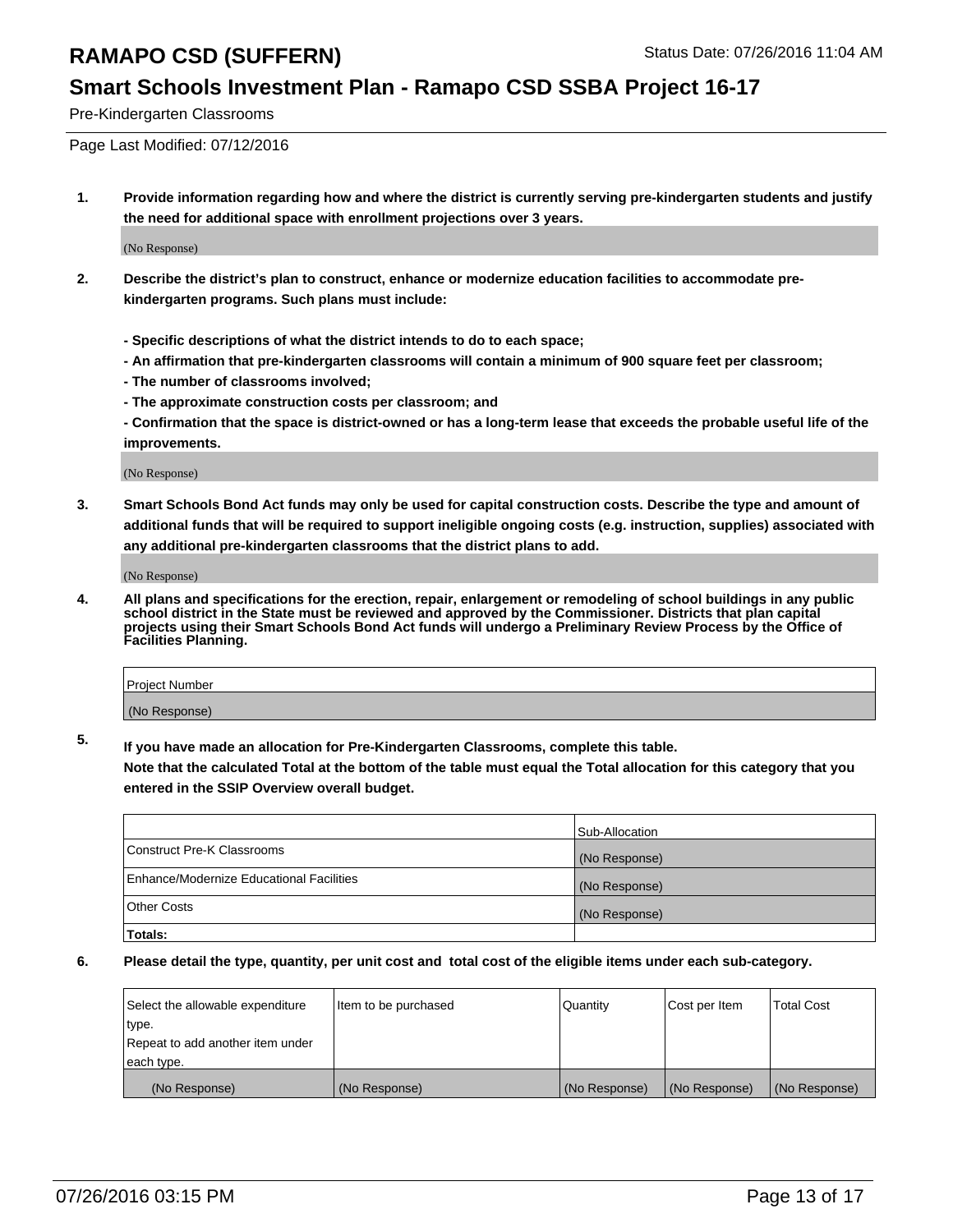### **Smart Schools Investment Plan - Ramapo CSD SSBA Project 16-17**

Replace Transportable Classrooms

Page Last Modified: 07/12/2016

**1. Describe the district's plan to construct, enhance or modernize education facilities to provide high-quality instructional space by replacing transportable classrooms.**

(No Response)

**2. All plans and specifications for the erection, repair, enlargement or remodeling of school buildings in any public school district in the State must be reviewed and approved by the Commissioner. Districts that plan capital projects using their Smart Schools Bond Act funds will undergo a Preliminary Review Process by the Office of Facilities Planning.**

| <b>Project Number</b> |  |
|-----------------------|--|
| (No Response)         |  |

**3. For large projects that seek to blend Smart Schools Bond Act dollars with other funds, please note that Smart Schools Bond Act funds can be allocated on a pro rata basis depending on the number of new classrooms built that directly replace transportable classroom units.**

**If a district seeks to blend Smart Schools Bond Act dollars with other funds describe below what other funds are being used and what portion of the money will be Smart Schools Bond Act funds.**

(No Response)

**4. If you have made an allocation for Replace Transportable Classrooms, complete this table. Note that the calculated Total at the bottom of the table must equal the Total allocation for this category that you entered in the SSIP Overview overall budget.**

|                                                | Sub-Allocation |
|------------------------------------------------|----------------|
| Construct New Instructional Space              | (No Response)  |
| Enhance/Modernize Existing Instructional Space | (No Response)  |
| Other Costs                                    | (No Response)  |
| Totals:                                        |                |

| Select the allowable expenditure | Item to be purchased | Quantity      | Cost per Item | <b>Total Cost</b> |
|----------------------------------|----------------------|---------------|---------------|-------------------|
| type.                            |                      |               |               |                   |
| Repeat to add another item under |                      |               |               |                   |
| each type.                       |                      |               |               |                   |
| (No Response)                    | (No Response)        | (No Response) | (No Response) | (No Response)     |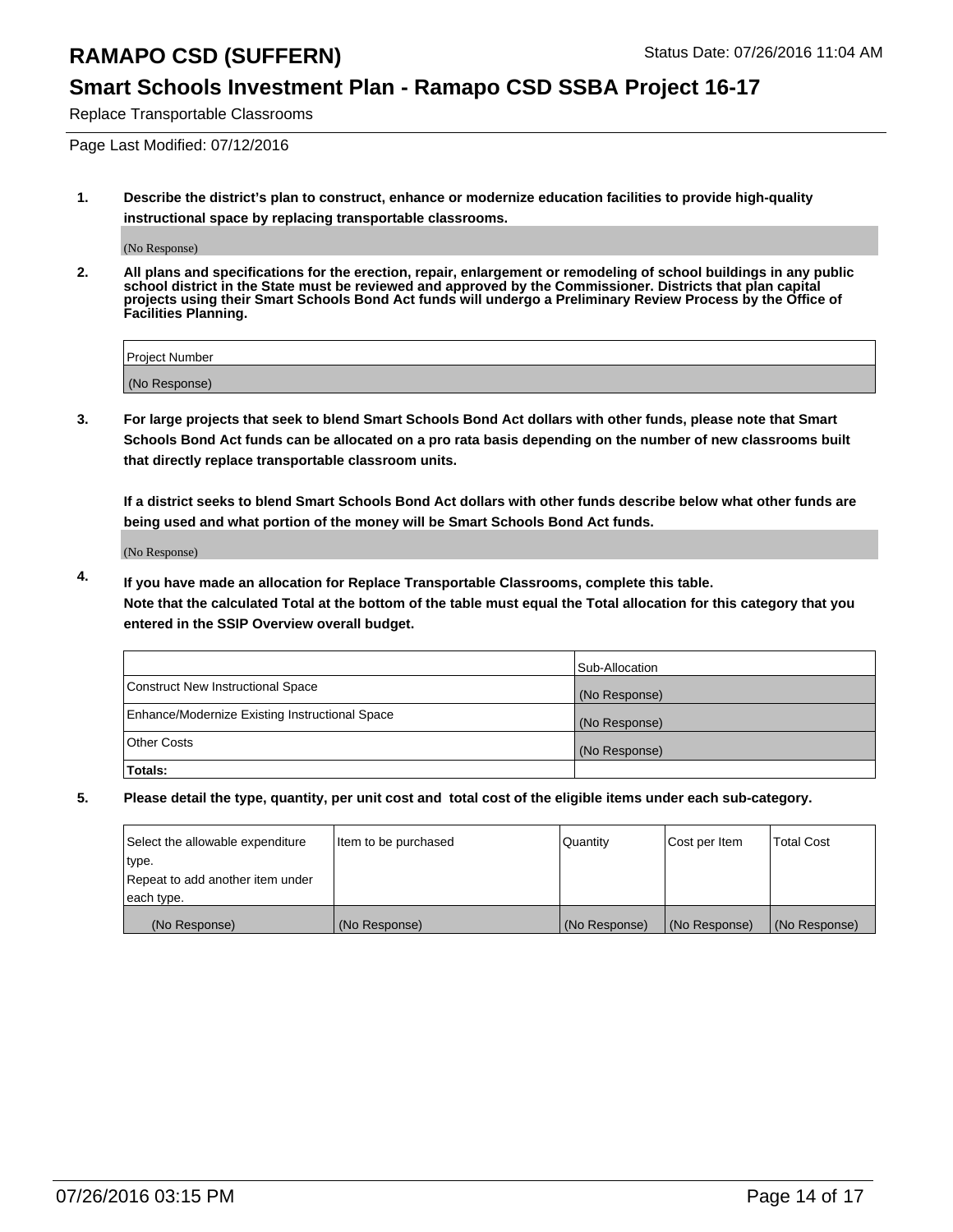#### **Smart Schools Investment Plan - Ramapo CSD SSBA Project 16-17**

High-Tech Security Features

Page Last Modified: 07/25/2016

#### **1. Describe how you intend to use Smart Schools Bond Act funds to install high-tech security features in school buildings and on school campuses.**

The District currently has an aged security network infrastructure and cameras that needs to be upgraded. Ages of cameras range from 5-12 years old. We intend to use our SSBA allocation in the High-Tech Security Features category as to:

- Replace security cameras with High-Resolution Digital Cameras.
- Upgrade/Replace Security Cameras Server infrastructure.
- **2. All plans and specifications for the erection, repair, enlargement or remodeling of school buildings in any public school district in the State must be reviewed and approved by the Commissioner. Districts that plan capital projects using their Smart Schools Bond Act funds will undergo a Preliminary Review Process by the Office of Facilities Planning.**

Project Number

50-04-01-06-7-999-BA1

- **3. Was your project deemed eligible for streamlined Review?**
	- $\overline{\mathcal{C}}$ Yes
	- $\square$  No
	- **3a. Districts with streamlined projects must certify that they have reviewed all installations with their licensed architect or engineer of record, and provide that person's name and license number. The licensed professional must review the products and proposed method of installation prior to implementation and review the work during and after completion in order to affirm that the work was code-compliant, if requested.**

By checking this box, you certify that the district has reviewed all installations with a licensed architect or engineer of record.

**4. Include the name and license number of the architect or engineer of record.**

| <i>N</i> ame         | License Number |
|----------------------|----------------|
| Christopher L. Colby | 33581          |

**5. If you have made an allocation for High-Tech Security Features, complete this table.**

**Note that the calculated Total at the bottom of the table must equal the Total allocation for this category that you entered in the SSIP Overview overall budget.**

|                                                      | Sub-Allocation |
|------------------------------------------------------|----------------|
| Capital-Intensive Security Project (Standard Review) | (No Response)  |
| <b>Electronic Security System</b>                    | 250,519        |
| <b>Entry Control System</b>                          | (No Response)  |
| Approved Door Hardening Project                      | (No Response)  |
| <b>Other Costs</b>                                   | (No Response)  |
| Totals:                                              | 250,519.00     |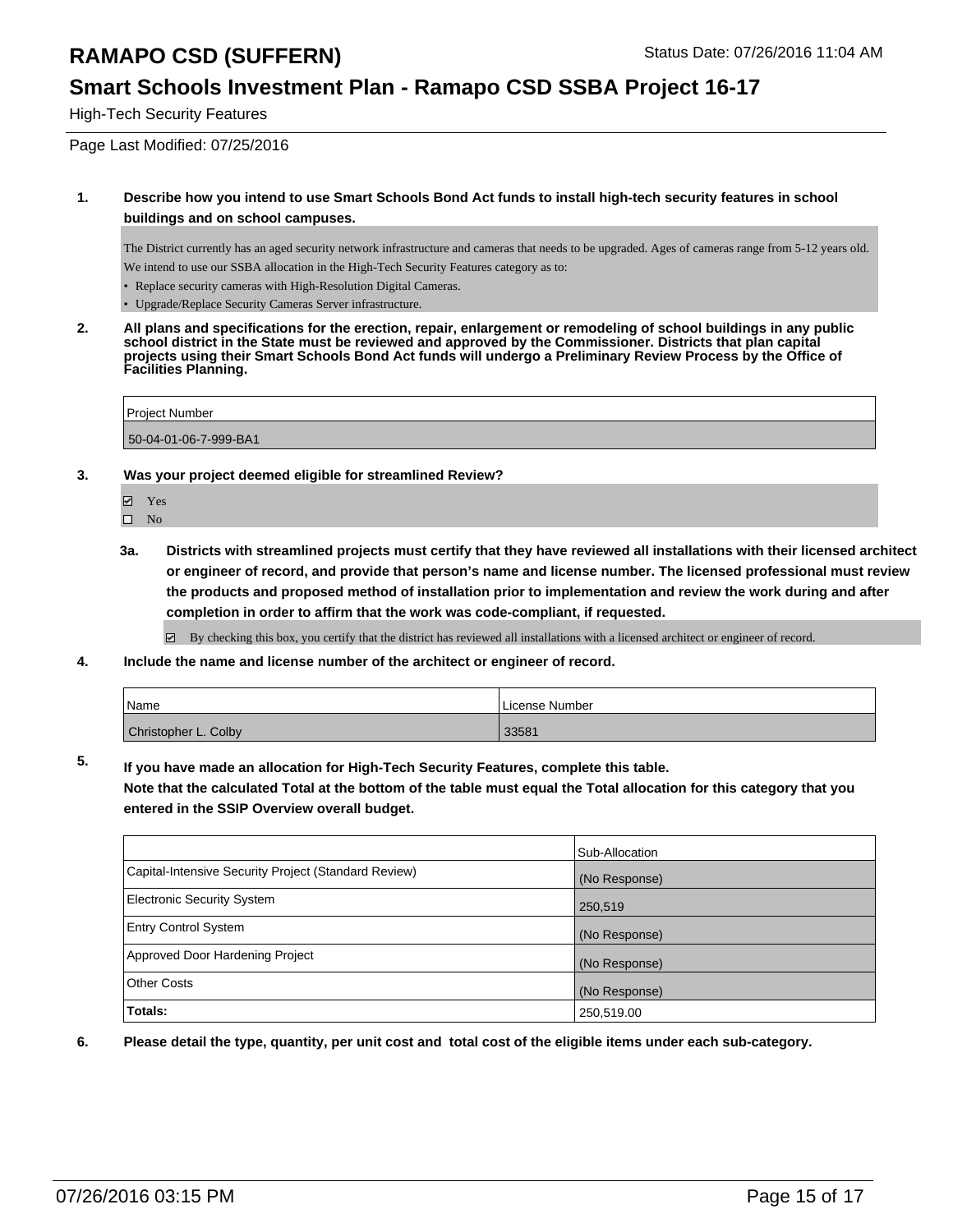## **Smart Schools Investment Plan - Ramapo CSD SSBA Project 16-17**

High-Tech Security Features

Page Last Modified: 07/25/2016

| Select the allowable expenditure<br>type.<br>Repeat to add another item under<br>each type. | Item to be purchased                                                                                                                                                                                   | Quantity     | Cost per Item | <b>Total Cost</b> |
|---------------------------------------------------------------------------------------------|--------------------------------------------------------------------------------------------------------------------------------------------------------------------------------------------------------|--------------|---------------|-------------------|
| <b>Electronic Security System</b>                                                           | Dell R730xd-B 128TB server                                                                                                                                                                             | $\mathbf{1}$ | 26,181        | 26,181            |
| <b>Electronic Security System</b>                                                           | Server rails                                                                                                                                                                                           | 1            | 125           | 125               |
| <b>Electronic Security System</b>                                                           | 3MP 2.8 or 4 mm fixed lens 0 lux with<br><b>IR Camera lic Included</b>                                                                                                                                 | 108          | 272           | 29,376            |
| <b>Electronic Security System</b>                                                           | Ceiling Mount for the A-34                                                                                                                                                                             | 108          | 22            | 2,376             |
| <b>Electronic Security System</b>                                                           | 5 MP Exterior camera                                                                                                                                                                                   | 36           | 911           | 32,796            |
| <b>Electronic Security System</b>                                                           | 4 Way 360 camera for interior spaces                                                                                                                                                                   | 15           | 1,729         | 25,935            |
| <b>Electronic Security System</b>                                                           | Exterior 180/360 camera                                                                                                                                                                                | 3            | 2,260         | 6,780             |
| <b>Electronic Security System</b>                                                           | Wall Mount for the Q3709-PVE                                                                                                                                                                           | 3            | 93            | 279               |
| <b>Electronic Security System</b>                                                           | Camera licenses                                                                                                                                                                                        | 48           | 184           | 8,832             |
| <b>Electronic Security System</b>                                                           | 1500 VA UPS rack mounted                                                                                                                                                                               | 1            | 893           | 893               |
| <b>Electronic Security System</b>                                                           | Per cable run-installation of<br>(replacement of old) wiring to cameras.<br>We will be using exisiting cable trays,<br>no installation of new cable trays.                                             | 160          | 325           | 52,000            |
| <b>Electronic Security System</b>                                                           | J-Hooks Fasteners etc conduit and<br>backboxes                                                                                                                                                         | $\mathbf{1}$ | 2,500         | 2,500             |
| <b>Electronic Security System</b>                                                           | <b>CNC Labor-Installation of cameras</b><br>(replacement of existing cameras and<br>consolidation of multiple single<br>cameras into multi-camera units) and<br>installation of camera server upgrades | $\mathbf{1}$ | 62,446        | 62,446            |